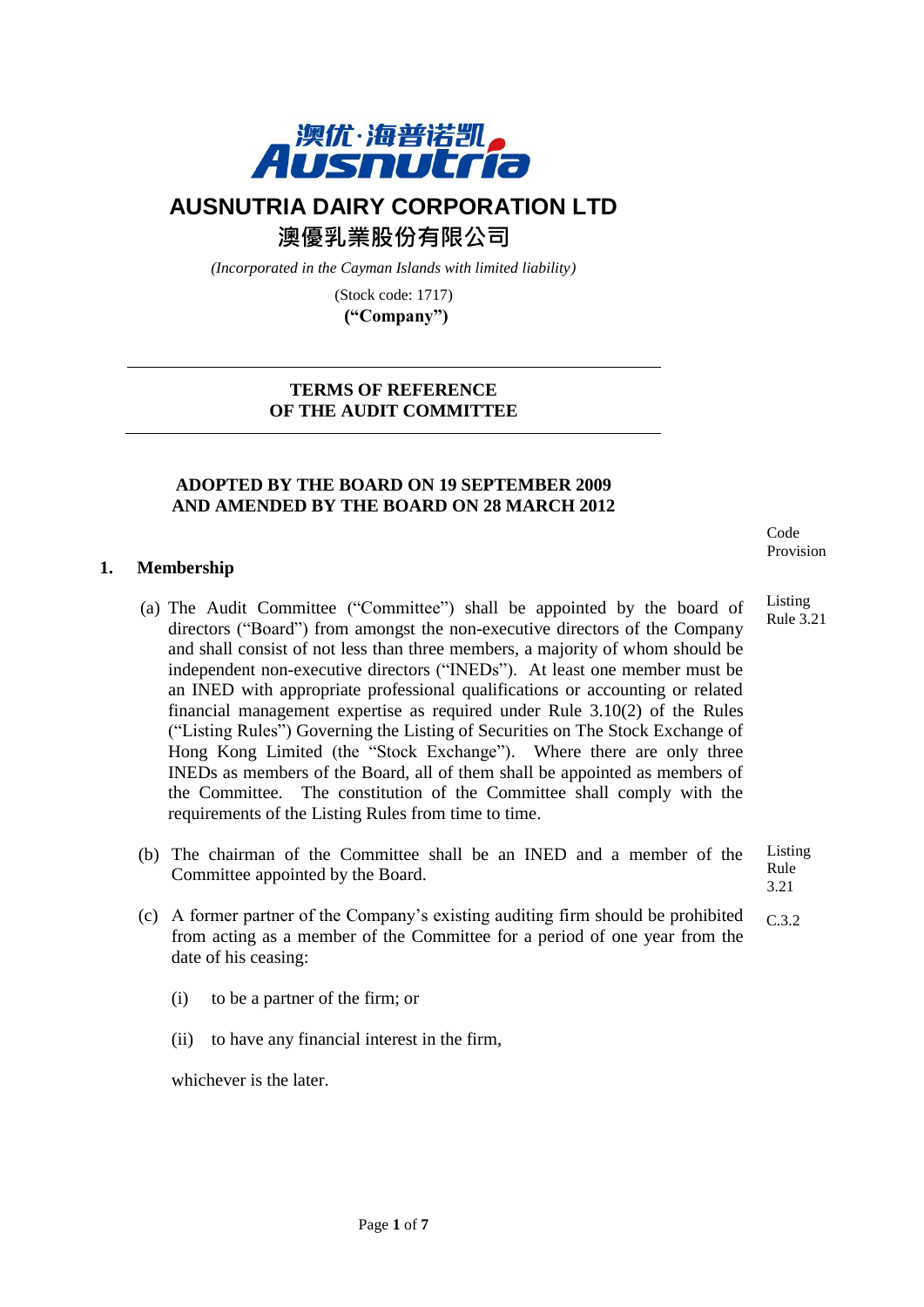# **2. Attendance at Meetings**

- (a) Unless otherwise stated herein, the meetings of the Committee are governed by the provisions contained in the Company's articles of association for regulating the meetings and proceedings of directors.
- (b) The quorum for a meeting of the Committee shall be two members, both of whom must be INEDs.
- (c) Subject to paragraph 4 below, the chairman of the Board, the chief financial officer and the head of internal audit and compliance ("IAC") of the Company shall normally attend meetings of the Committee. A representative of the external auditors shall be invited to attend the Committee meetings where appropriate. Other staff who have specific responsibility for an area under review may also be invited to attend.
- (d) The company secretary shall be the secretary of the Committee who should attend all meetings of the Committee.
- (e) Members of the Committee may participate in a meeting of the Committee by means of telephone conference or similar communications equipment by means of which all persons participating in the meeting can hear each other and participation in a meeting pursuant to this provision shall constitute presence in person at such meeting.

# **3. Frequency of Meetings**

Meetings shall be held not less than two times a year. The external auditors or any members of the Committee may request a meeting if they consider that one is necessary and upon the receipt of such request, the secretary of the Committee shall convene such a meeting as soon as reasonably practicable and having regard to the convenience of all members with priority given to the INEDs.

# **4. Private Meetings**

The Committee may hold separate private meeting(s) with the internal auditors and/or the external auditors with no executive directors or senior management present whenever they think fit and appropriate.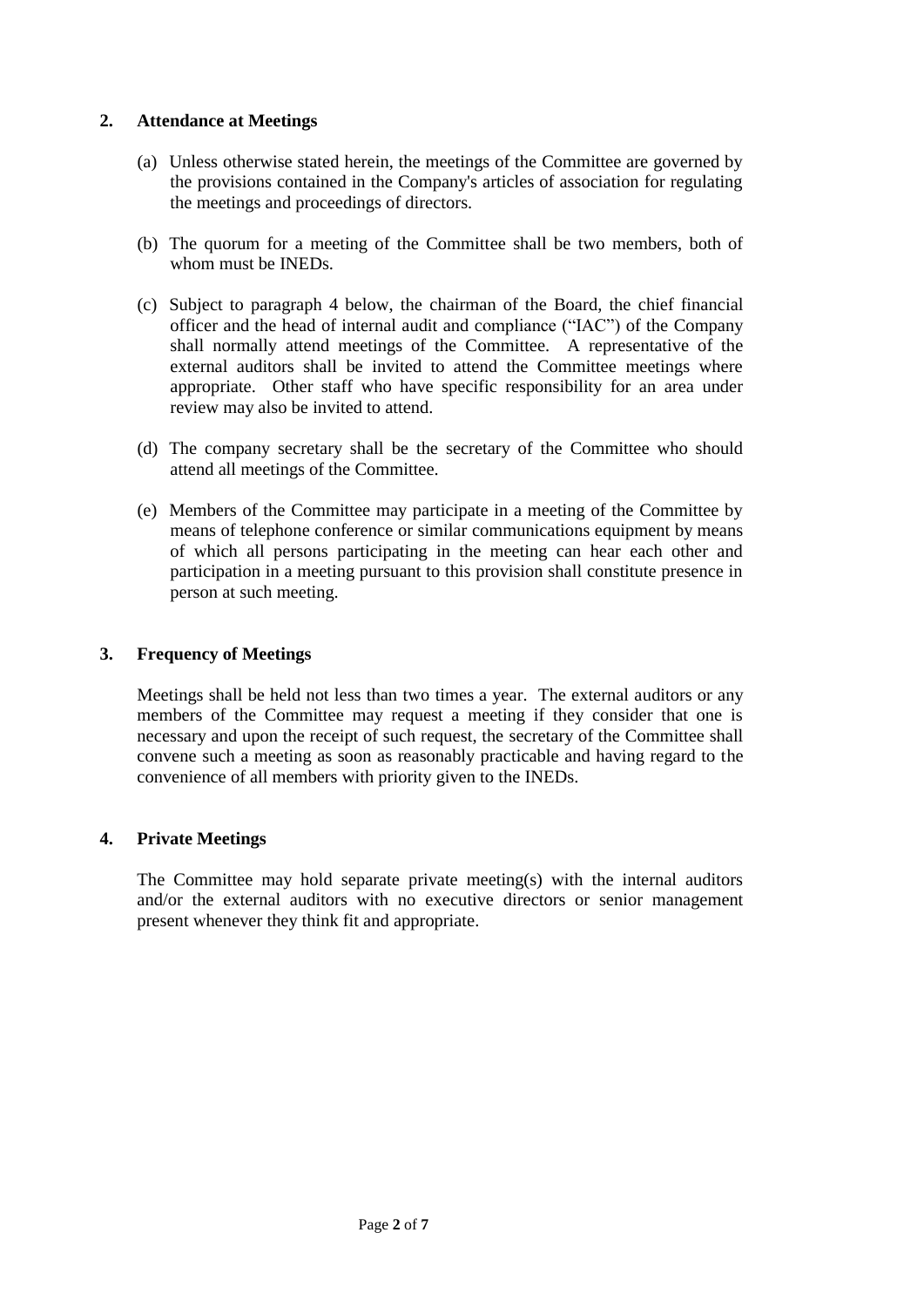# **5. Committee's Resolutions**

A resolution in writing signed by all the members of the Committee shall be as valid and effectual as if it had been passed at a meeting of the Committee and may consist of several documents in like form each signed by one or more of the members of Committee. Such resolution may be signed and circulated by fax or other electronic communications. This provision is without prejudice to any requirement under the Listing Rules for a Board or Committee meeting to be held.

# **6. Authorities**

- (a) The Committee is authorised by the Board to investigate any activity within its terms of reference. It is authorised to seek any information it requires from any employee or executive director and such persons are directed to co-operate with any request made by the Committee.
- (b) The Committee is authorised by the Board, and at the reasonable expense of the Company, to obtain outside legal or other independent professional advice and to secure the attendance of outsiders with relevant experience and expertise if it considers this necessary.
- (c) The head of IAC of the Company shall report to the Committee in such form as is specified by the Committee.
- (d) The Committee shall report to the Board any suspected frauds or irregularities, failures of internal control or suspected infringements of laws, rules and regulations which come to its attention and are of sufficient importance to warrant the attention of the Board.
- (e) Where the Board disagrees with the Committee's view on the selection, appointment, resignation or dismissal of the external auditors, the Company should include in the corporate governance report in the annual report of the Company an explanation of the Committee's recommendation and the reasons why the Board has taken a different view. C.3.5
- (f) The Committee is to be provided with sufficient resources to perform its duties.

# **7. General Responsibilities**

(a) The Committee is to serve as a focal point for communication between other directors, the external auditors and the internal auditors as regards their duties relating to financial and other reporting, internal controls, external and internal audits and such other matters as the Board determines from time to time.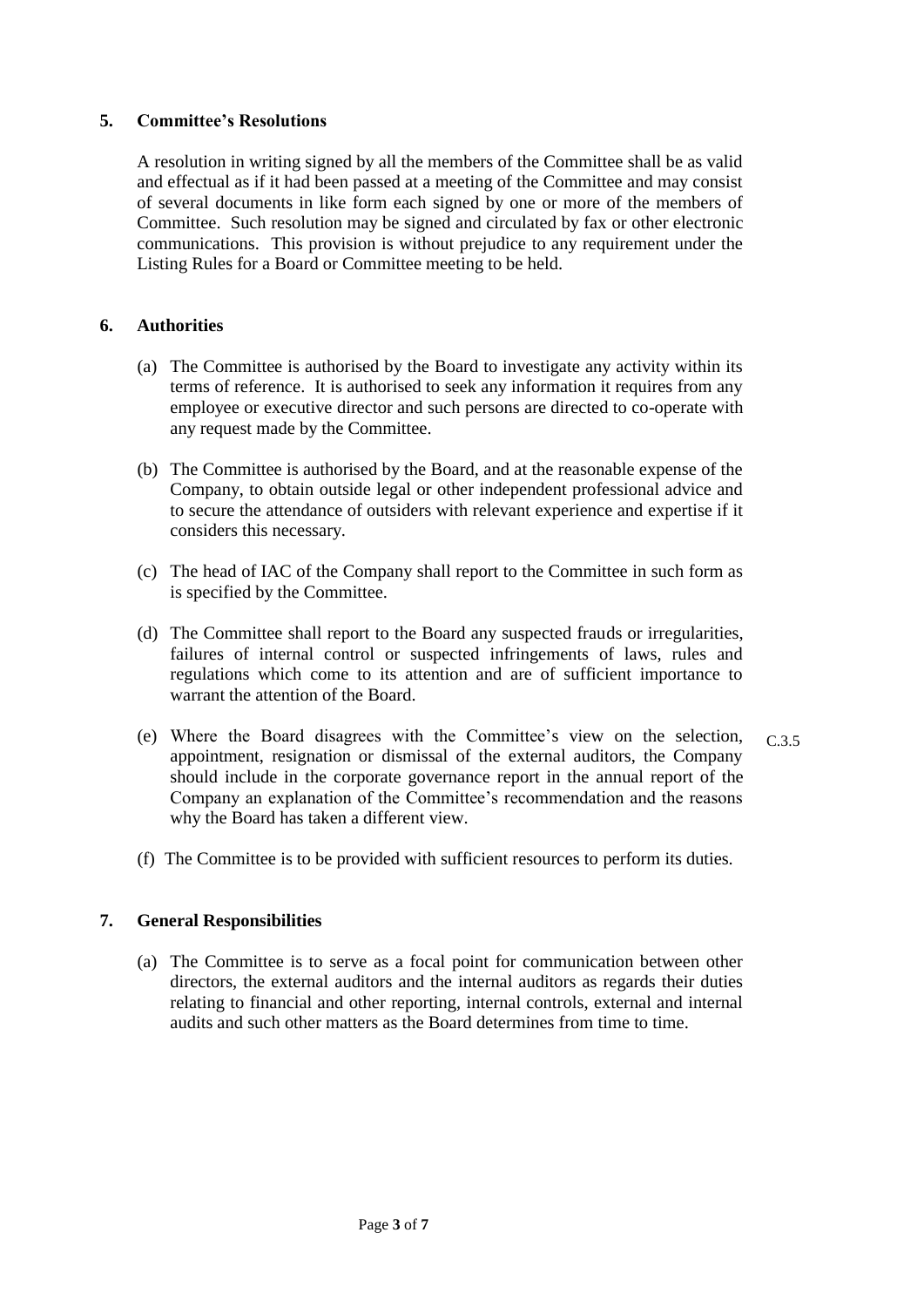- (b) The Committee is to assist the Board in fulfilling its responsibilities by providing an independent review and supervision of financial reporting, by satisfying themselves as to the effectiveness of the internal controls of the Company and its subsidiaries ("Group"), and as to the adequacy of the external and internal audits.
- (c) The Committee shall fulfill other responsibilities as required by the Listing Rules from time to time.

#### **8. Duties**

The duties of the Committee shall be:

#### *Relationship with the Company's external auditors*

- (a) to be primarily responsible for making recommendation to the Board on the appointment, reappointment and removal of the external auditors, and to approve the remuneration and terms of engagement of the external auditors, and any questions of resignation or dismissal;
- (b) to consider the plan for each year's audit submitted by the external auditors and discuss the same at a meeting if necessary;
- (c) to review and monitor the external auditors' independence and objectivity and the effectiveness of the audit process in accordance with applicable standards. In this connection, the Committee shall:
	- (i) obtain from the external auditors annually, information about policies and processes for maintaining independence and monitoring compliance with relevant requirements, including those for rotation of audit partners and staff; Note  $1(i)$  $\sum_{i=1}^{n}$  $C.3.3$
	- (ii) consider all relationships between the Company and the external auditors and in particular, to conduct annual review of all non-audit services performed by the external auditors and the related fee levels, and to ensure that such services do not impair the independence of the external auditors; and C.3.3 Note 1(i)
	- (iii) meet with the external auditors, at least annually, in the absence of management, to discuss matters relating to its audit fees, any issues arising from the audit and any other matters the external auditors may wish to raise; C.3.3 Note 1(iii)
	- (iv) consider agreeing with the Board the Company's policies on hiring employees or former employees of the external auditors and monitoring the application of these policies. The Committee should then be in a position to consider whether there has been or appears to be any impairment of the auditors' judgment or independence for the audit. C.3.3 Note 2

C.3.3(a)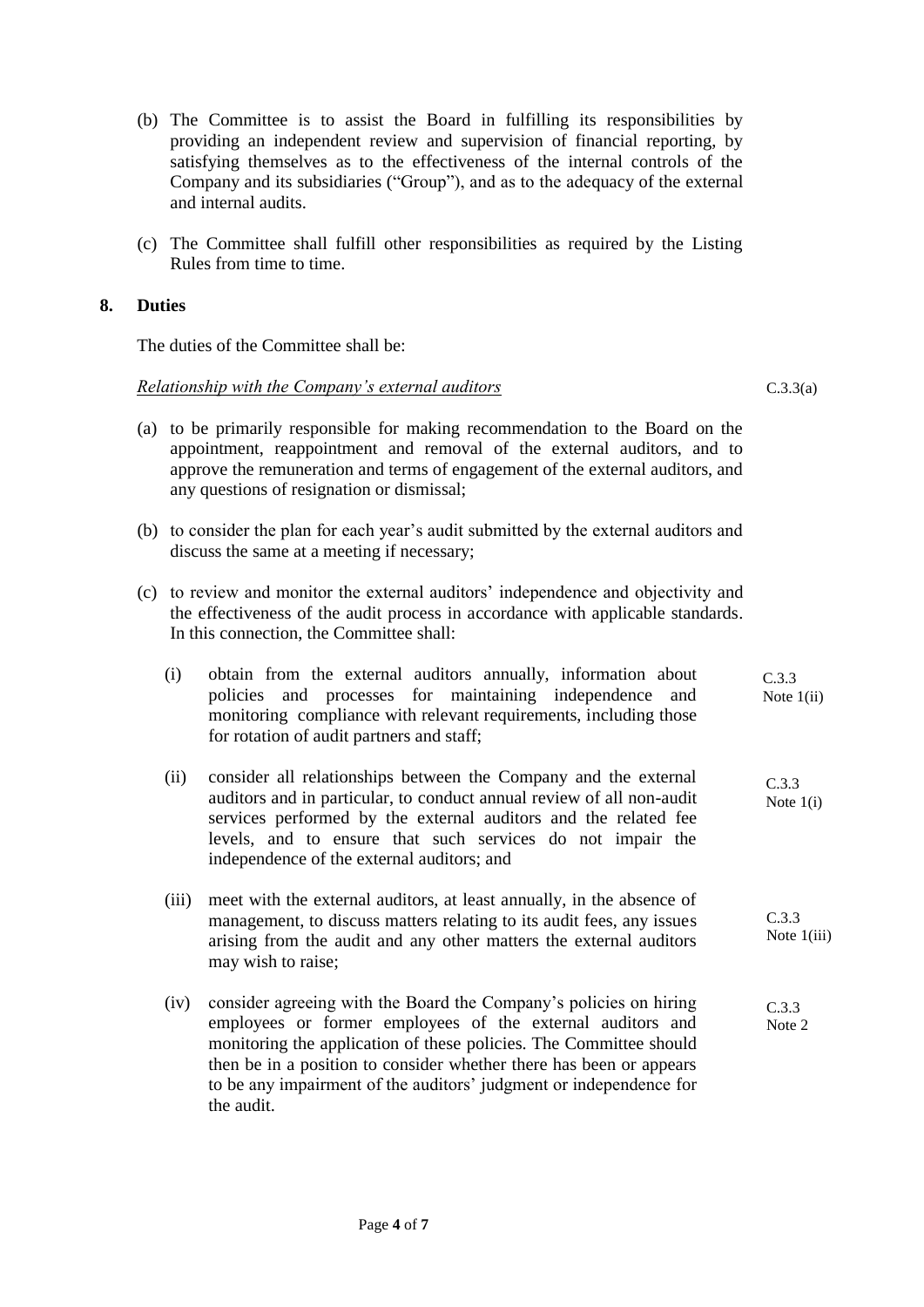- (d) to discuss with the auditors the nature and scope of the audit and reporting obligations before the audit commences; C.3.3(b)
- (e) to develop and implement policy on engaging the external auditors to supply non-audit services. For this purpose, external auditors shall include any entity that is under common control, ownership or management with the audit firm or any entity that a reasonable and informed third party knowing all relevant information would reasonably conclude to be part of the audit firm nationally or internationally. The Committee should report to the Board, identifying and making recommendations on any matters where action or improvement is needed; C.3.3(c)

# *Review of the Company's financial information*

- (f) to monitor integrity of the Company's financial statements and annual report and accounts and half-year report, and, if prepared for publication, quarterly reports, and to review significant financial reporting judgments contained in them. In reviewing these reports before submission to the Board, the Committee should focus particularly on: C.3.3(d)
	- (i) any changes to accounting policies and practices;
	- (ii) major judgmental areas;
	- (iii) significant adjustments resulting from audit;
	- (iv) the going concern assumptions and any qualifications;
	- (v) compliance with accounting standards; and
	- (vi) compliance with requirements under the Listing Rules and other regulatory and legal requirements in relation to financial reporting.
- (g) in regard to (f) above:
	- (i) members of the Committee should liaise with the Board and senior management and the Committee must meet, at least twice a year, with the Company's external auditors; and
	- (ii) the Committee should consider any significant or unusual items that are, or may need to be, reflected in the report and accounts, it should give due consideration to any matters that have been raised by the Company's staff responsible for the accounting and financial reporting function, compliance officer or auditors;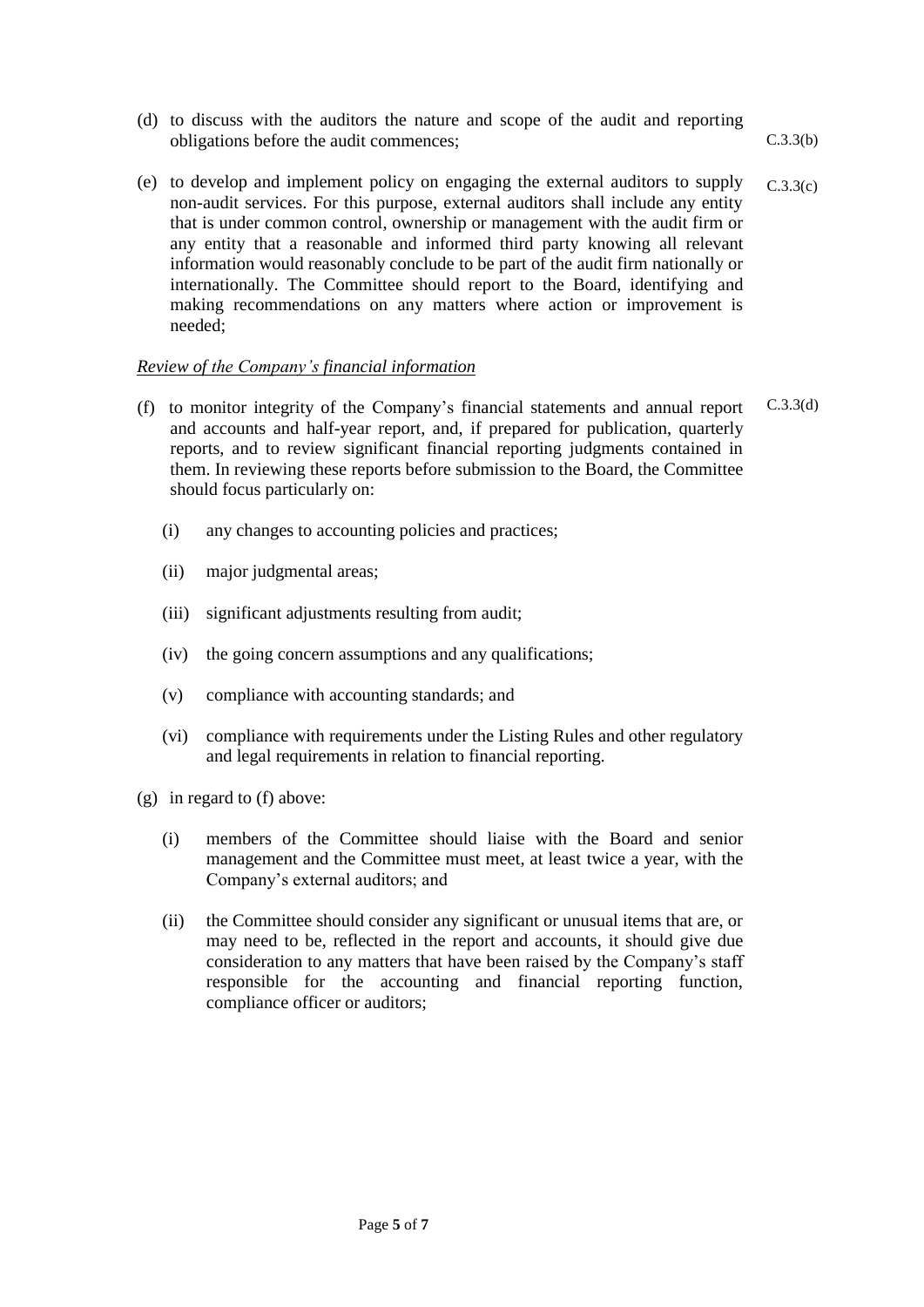*Oversight of the Company's financial reporting system and internal control procedures* 

- (h) to review the Company's financial controls, internal control and risk management systems;
- (i) to discuss the internal control system with management to ensure that management has performed its duty to have an effective internal control system. This discussion should include the adequacy of resources, staff qualifications and experience, training programmes and budget of the Company's accounting and financial reporting function;  $C.3.3(g)$
- (j) to consider major investigation findings on internal control matters as delegated by the Board or on its own initiative and management's response to these findings; C.3.3(h)
- (k) to ensure co-ordination between the internal and external auditors, and to ensure that the internal audit function is adequately resourced and has appropriate standing within the Company, and to review and monitor its effectiveness; C.3.3(i)
- (l) to review the Group's financial and accounting policies and practices; C.3.3(j)
- (m) to discuss any problems and reservations arising from the interim and final audits, and any matters the external auditors may wish to discuss (in the absence of management where necessary) and to assist in the resolution of any disagreements or difference between the external auditors and management;
- (n) to review the external auditor's management letter, any material queries raised by the auditor to management about accounting records, financial accounts or systems of control and management's response; C.3.3(k)
- (o) to ensure that the Board will provide a timely response to the issues raised in C.3.3(l) the external auditor's management letter;
- (p) to review arrangements employees of the Company can use, in confidence, to raise concerns about possible improprieties in financial reporting, internal C.3.7(a) control or other matters. The Committee should ensure that proper arrangements are in place for fair and independent investigation of these matters and for appropriate follow-up action;
- (q) to act as the key representative body for overseeing the Company's relations C.3.7(b)with the external auditor;
- (r) to report to the Board on the above matters; and C.3.3(m)
- (s) to consider other topics, as defined by the Board. C.3.3(n)